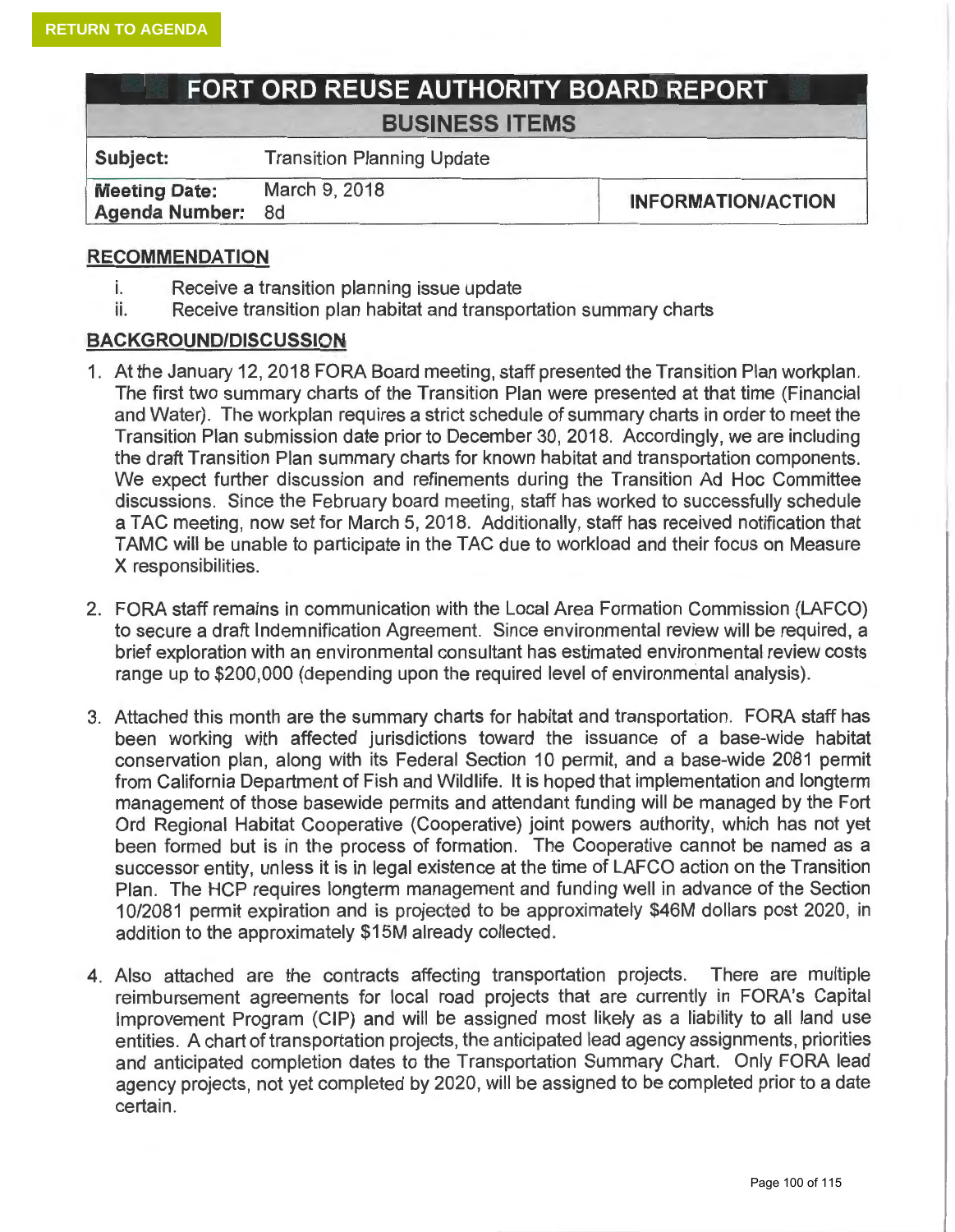# **FISCAL IMPACT**

Reviewed by FORA Controller **MW** 

Staff time/legal are generally within the approved annual budget, and have been added to current staff workload. Staff anticipates presenting future transition plan budget items for Board consideration.

# **ATTACHMENTS:**

Attachment A: Summary Chart: Habitat Attachment B: Summary Chart: Transportation

| Prepared by<br>Sheri L.<br>Damon | Reviewed by D. Steven Endsley<br><b>Steve Endsley</b>                |
|----------------------------------|----------------------------------------------------------------------|
| Approved by                      | $\overline{\phantom{a}}$<br>$\sqrt{a}u$<br>Michael A. Houlemard, Jr. |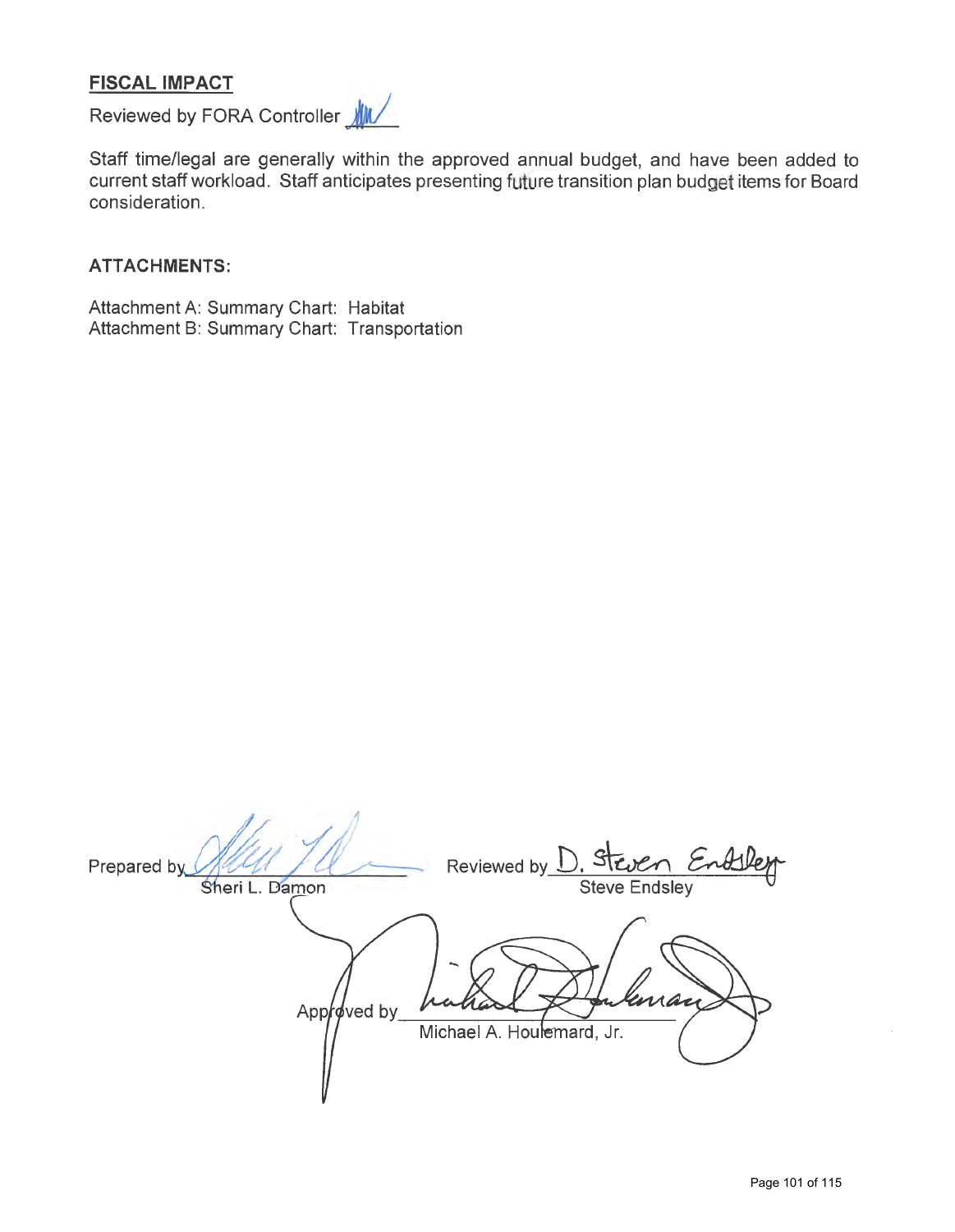## **TRANSITION PLANNING/SUMMARY CHART**

# **HABITAT**

# **SUMMARY OF OBLIGATIONS AND SOURCE**

When the Army began its disposal process for the former Fort Ord, it was required to comply with Federal regulations in that process. As part of the disposal process, it took into consideration the local planning efforts at the time, which set aside a significant amount of the approximately 28,000 acres for habitat protection and recreational use. During that process, the Army, FORA, BLM, State Parks, CalTrans, UCSC, County of Monterey, UCNRS, MPRPD, and City of Marina executed a Habitat Management Plan (HMP) with the United States Fish and Wildlife Service. The applicable measures set forth in the HMP are required to be complied with by all real property recipients on the former Fort Ord. The 1997 Base Reuse Plan (BRP) Final Environmental Impact Report (FEIR) described a biological resources impact from implementation of the BRP as: "Loss of sensitive species and habitats addressed in the Habitat Management Plan (HMP)" (pg. 4-164). It is noted that this impact is considered less than significant through implementation of BRP Biological Resources policies and programs, the HMP, and the HMP Implementing/Management Agreement (pg. 4-173). Although the BRP policies and programs and HMP are currently in effect, the US Fish and Wildlife Service and California Department of Fish and Wildlife did not sign the HMP Implementing/Management Agreement. Instead, they have required FORA and former Fort Ord land owners to complete a Habitat Conservation Plan (HCP) prior to issuance of Federal and State Incidental Take Permits. Therefore, FORA and Fort Ord Jurisdictions must complete an HCP as a BRP implementation step. The long-term management and funding of those protected areas (Est. at \$46M post-2020) are to be addressed in the basewide documents which have not yet completed the public review process.

## **EXISTING CONTRACTS AFFECTING HABITAT**

Please see **Exhibit A**.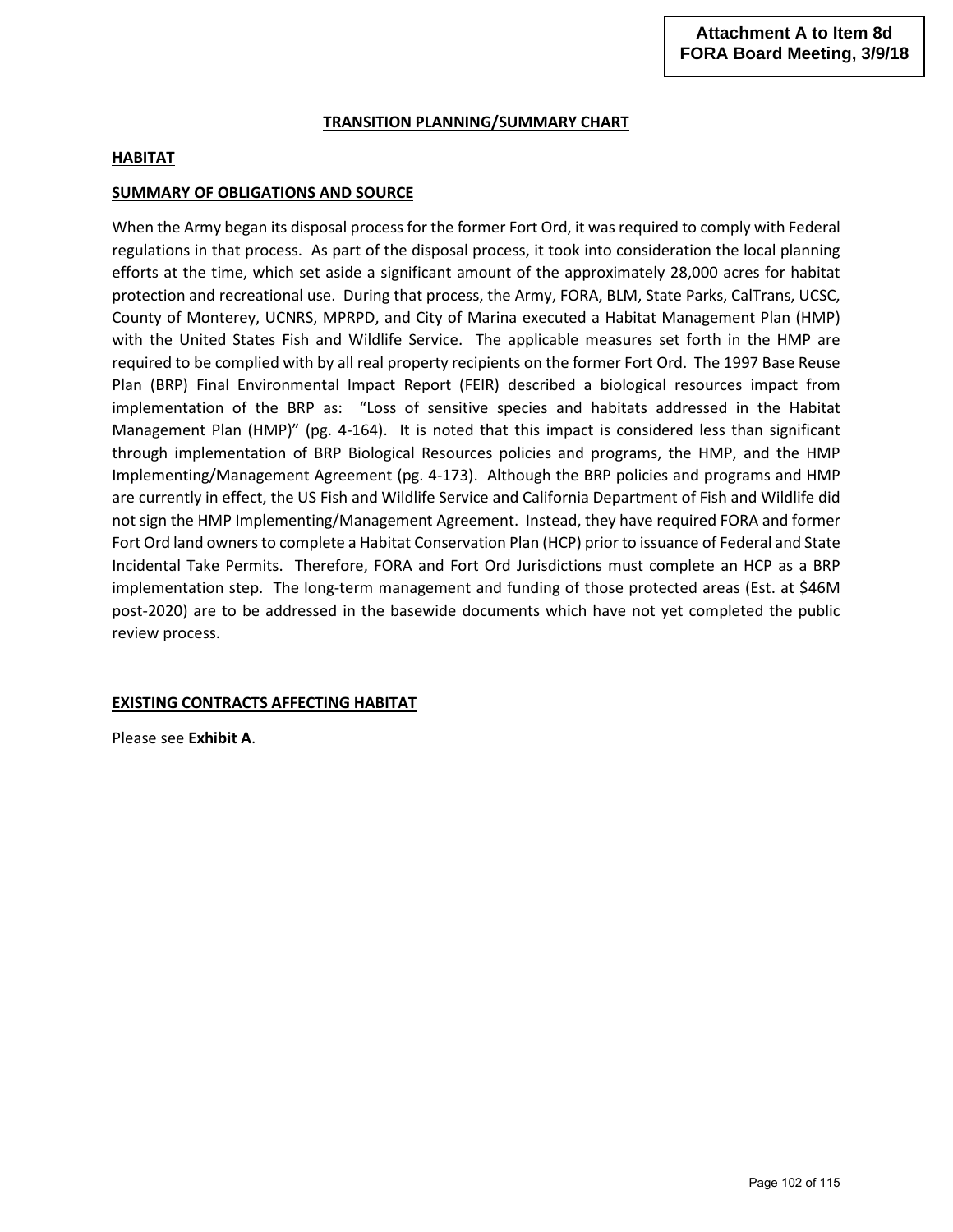#### **Habitat Management**

|                                                                                                                  |      | Asset/Liability             |                                                         |                                                                     |
|------------------------------------------------------------------------------------------------------------------|------|-----------------------------|---------------------------------------------------------|---------------------------------------------------------------------|
| <b>Contract</b>                                                                                                  |      | Year Pledge/Obligation      | <b>Multi-Agency</b>                                     | <b>Multi-Agency Notes</b>                                           |
| County-FORA-Developer Endangered Species MOA                                                                     |      | 2005 Obligation/Liability   | County/Habitat Cooperative                              |                                                                     |
| Del Rey Oaks-FORA-Developer Endangered Species MOA                                                               |      | 2005 Obligation/Liability   | County/Habitat Cooperative                              |                                                                     |
| FORA-UCSC Agreement Concerning Funding of Habitat Management Related Expenses on<br>the Fort Ord Natural Reserve |      | 2005 Obligation/Liability/A | Habitat Cooperative/County?                             | This Agreement may be replaced by the basewide HCP when<br>adopted. |
|                                                                                                                  |      |                             | Marina/Seaside/County/City of<br>Monterey/MPC/CSUMB/All |                                                                     |
| Habitat Management Plan                                                                                          |      | 1997 Obigation/Liability    | property recipients                                     |                                                                     |
| Parker Flats - East Garrison biological assessement                                                              | 2005 |                             |                                                         |                                                                     |
| Proposed East Garrison-Parker Flats Land Use Modification MOU                                                    | 2005 |                             |                                                         |                                                                     |
| USFWS EG-PF BiologicalAssessment Concurrence Letter                                                              | 2002 |                             |                                                         |                                                                     |
|                                                                                                                  |      |                             |                                                         |                                                                     |
|                                                                                                                  |      |                             |                                                         |                                                                     |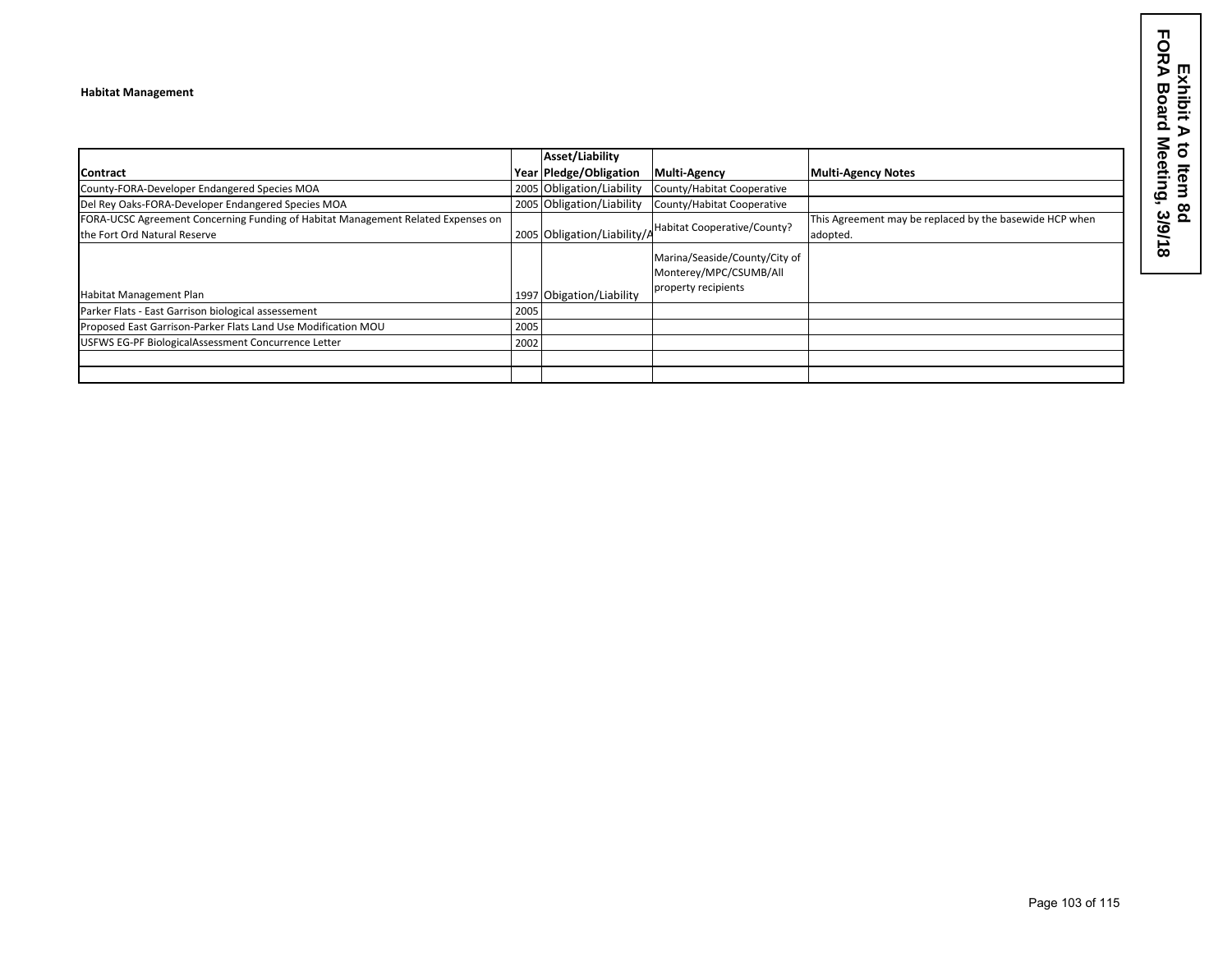## **TRANSITION PLANNING/SUMMARY CHART**

## **TRANSPORTATION**

## **SUMMARY OF OBLIGATIONS AND SOURCE**

FORA was required by the Authority Act to plan and adopt a transportation network as well as a public financing plan. As a part of the Base Reuse Plan, FORA adopted a transportation network and incorporated those elements into a Capital Improvement Program as a part of its financing program. As codified in the Capital Improvement Program, FORA's obligations are monetary in the form of reimbursement agreements or financial contributions to regional roadway projects or actual construction. The 1997 Base Reuse Plan (BRP) Final Environmental Impact Report (FEIR) described a Traffic and Circulation impact from implementation of the BRP as: "Increased travel demand on Regional Transportation System" (FEIR pg. 4-108). The FEIR noted that implementation of BRP policies and programs for transit, transportation demand management, and non-vehicular circulation "would help reduce impacts, but would not be sufficient to eliminate significant impacts due to deterioration of Levels of Service (LOS) on regional roadways" (FEIR pg. 4-112). The FEIR identifies two mitigations for this impact: 1) add wording to Streets and Roads Policy A-1.2 requiring FORA to review options for distributing its financial contributions to off-site transportation improvements to maximize effectives in reducing regional roadway system traffic impacts; and 2) FORA shall establish a Development Resource and Management Plan (DRMP) to establish programs and monitor Fort Ord development to assure that development does not exceed resource constraints from transportation facilities and water supply (FEIR pg. 4-111 and pg. 4-112). The DRMP includes the following Fair Share Financing Program: "FORA shall fund its "fair share" of "on-site," "off-site," and "regional" roadway and transit capital improvements based on the nexus analysis of the TAMC regional transportation model" (BRP pg. 195). The DRMP also requires FORA to "annually update its CIP to reflect proposed capital projects," including on-site, off-site, and regional roadways (BRP pg. 202). To the extent the roads are to be constructed by FORA those obligations are required to be assigned to a successor, whose responsibility will be to complete the construction in accordance with the timelines set forth for completion.

## **EXISTING CONTRACTS AFFECTING TRANSPORTATION**

Please see **Exhibits A1 and A2.**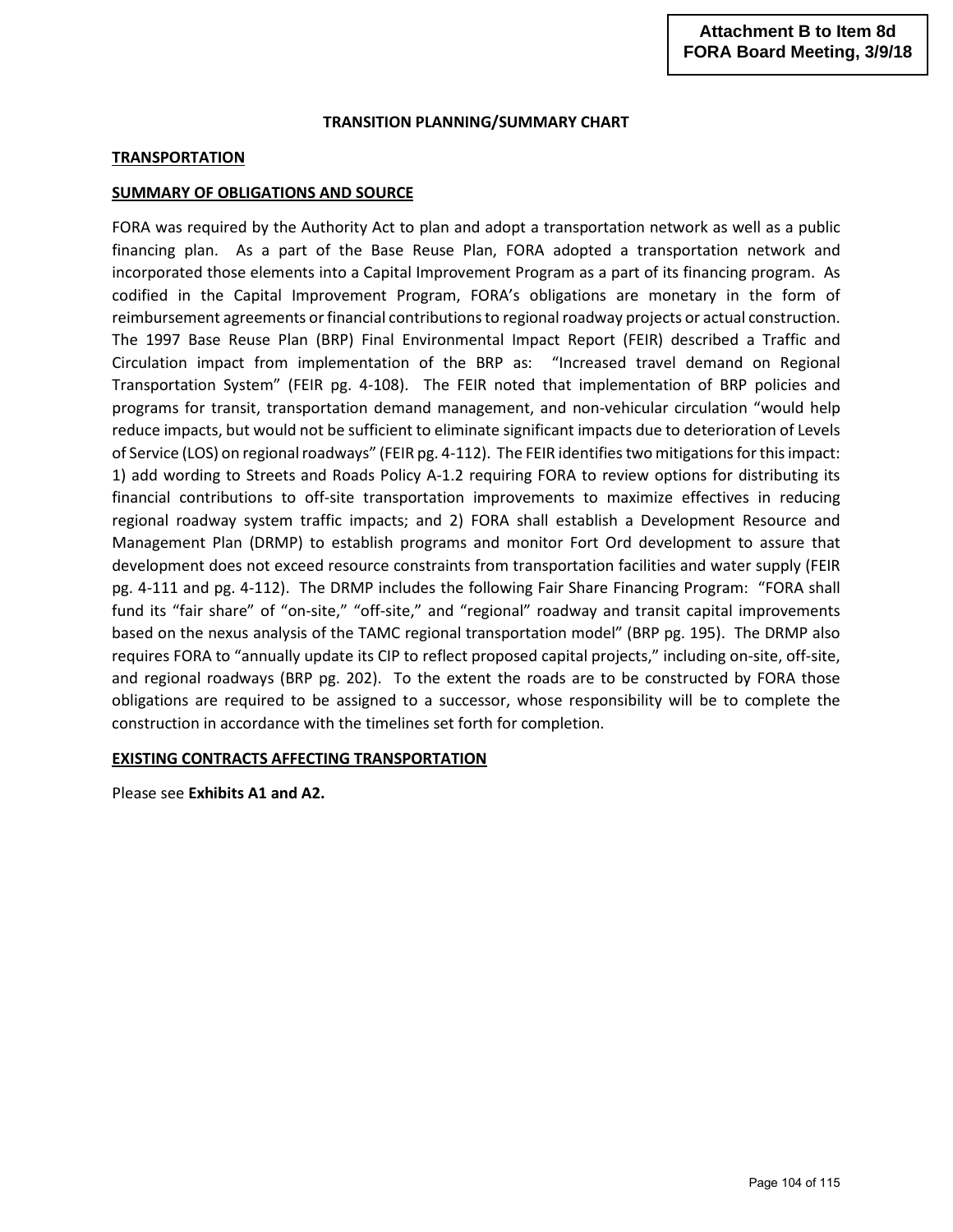#### **Transportation Contracts**

|                                                                                                 |            | Asset/Liability       |                        |                            |                           |
|-------------------------------------------------------------------------------------------------|------------|-----------------------|------------------------|----------------------------|---------------------------|
| <b>Contract</b>                                                                                 | Year       | Pledge/Obligation     | <b>DATE COMPLETION</b> | <b>Multi-Agency</b>        | <b>Multi-Agency Notes</b> |
|                                                                                                 |            |                       |                        | City of Marina: Obligation |                           |
| FORA-City of Marina reimbursement agreement for Abrams, Crescent, 8th Street, and Salinas Roads | 2007       | Liability/Obligation: |                        | Other Cities Liability:    |                           |
| FORA-County of Monterey reimbursement agreement for Davis Road Improvements                     | 2005       | Liability/Obligation: |                        | County                     | [3]                       |
| FORA-TAMC Reimbursement Agreement Concerning Hwy 68 Operational Improvements                    | 2014       | Liability/Obligation: |                        |                            |                           |
| FORA-Monterey Bay Charter School Traffic MOU                                                    | 2015       | Asset                 |                        |                            |                           |
| MST - TAMC-Marina-FORA MOU                                                                      | 2007       |                       |                        |                            |                           |
| <b>Whitson Engineers (Master Services)</b>                                                      | 2017       | Asset                 |                        |                            |                           |
| Capital Improvement Program Transportation Assignments                                          | <b>TBD</b> | Liability/Obligation  |                        | As Assigned.               |                           |
|                                                                                                 |            |                       |                        |                            |                           |
|                                                                                                 |            |                       |                        |                            |                           |
|                                                                                                 |            |                       |                        |                            |                           |
|                                                                                                 |            |                       |                        |                            |                           |
|                                                                                                 |            |                       |                        |                            |                           |
|                                                                                                 |            |                       |                        |                            |                           |

Notes:

[1] Contract deals with Four Streets: 8th Street: 4,871,433; Crescent: 1,018,004 (Already completed pd. Approx. \$400,000 remainder reallocated to other projects); Abrams Drive: 852,578; Salinas Road: \$3,410,313

[2] Contract is City of Marina assigning a portion of the above reimbursement Agreement to Dunes for building a portion of 8th Street.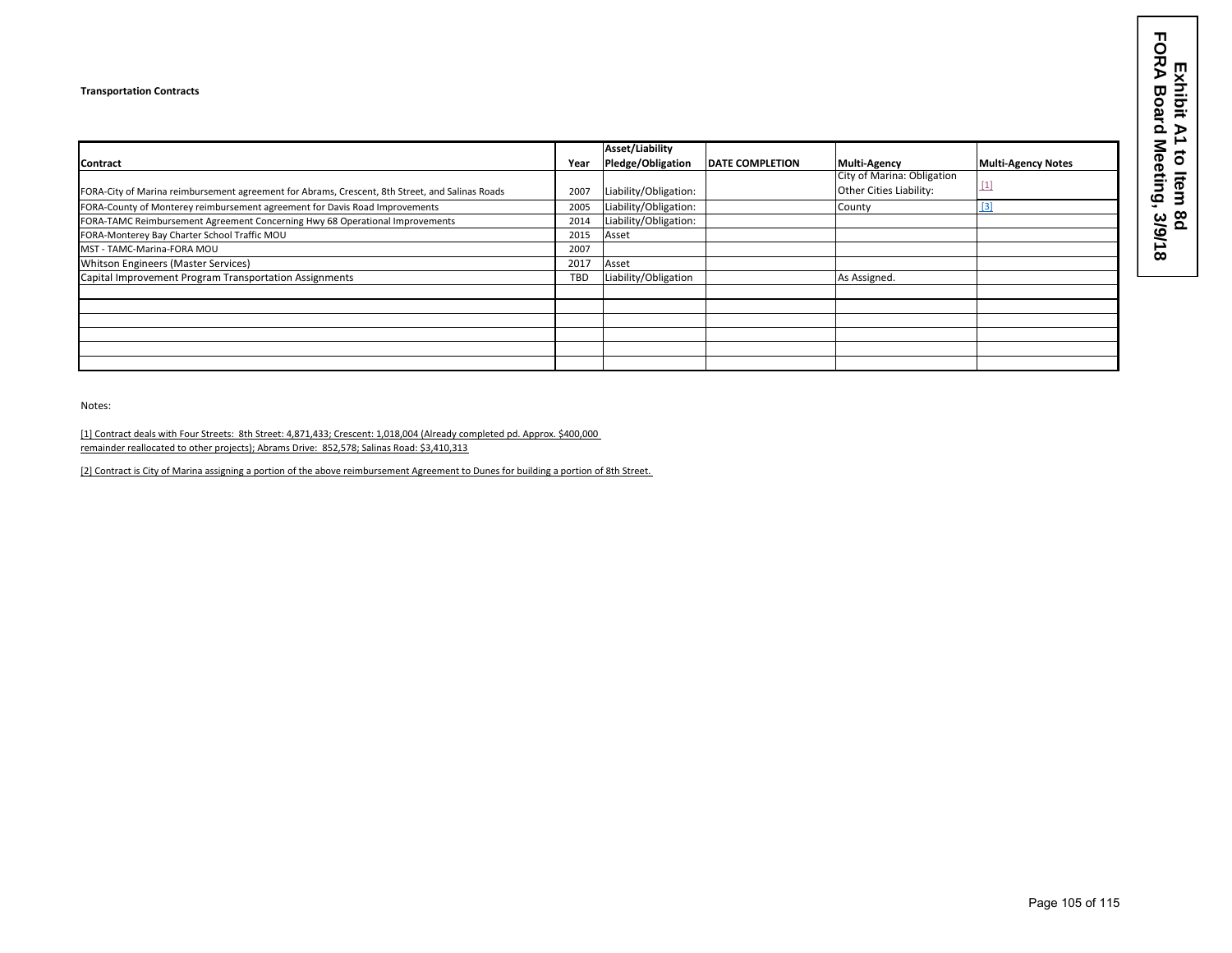#### **Cell:** S6

 **Comment:** Four Streets: 8th Street: 4,871,433 Crescent: 1,018,004 (Already completed pd. Approx. \$400,00 remainder reallocated to other projects). Abrams Drive: 852,578 Salinas Road: 3410313

#### **Cell:** S7

 **Comment:** Sheri Damon ‐ 2: \$1,000xxx to MCP for 8th Street b/t 2nd & 3rd ‐ Complete